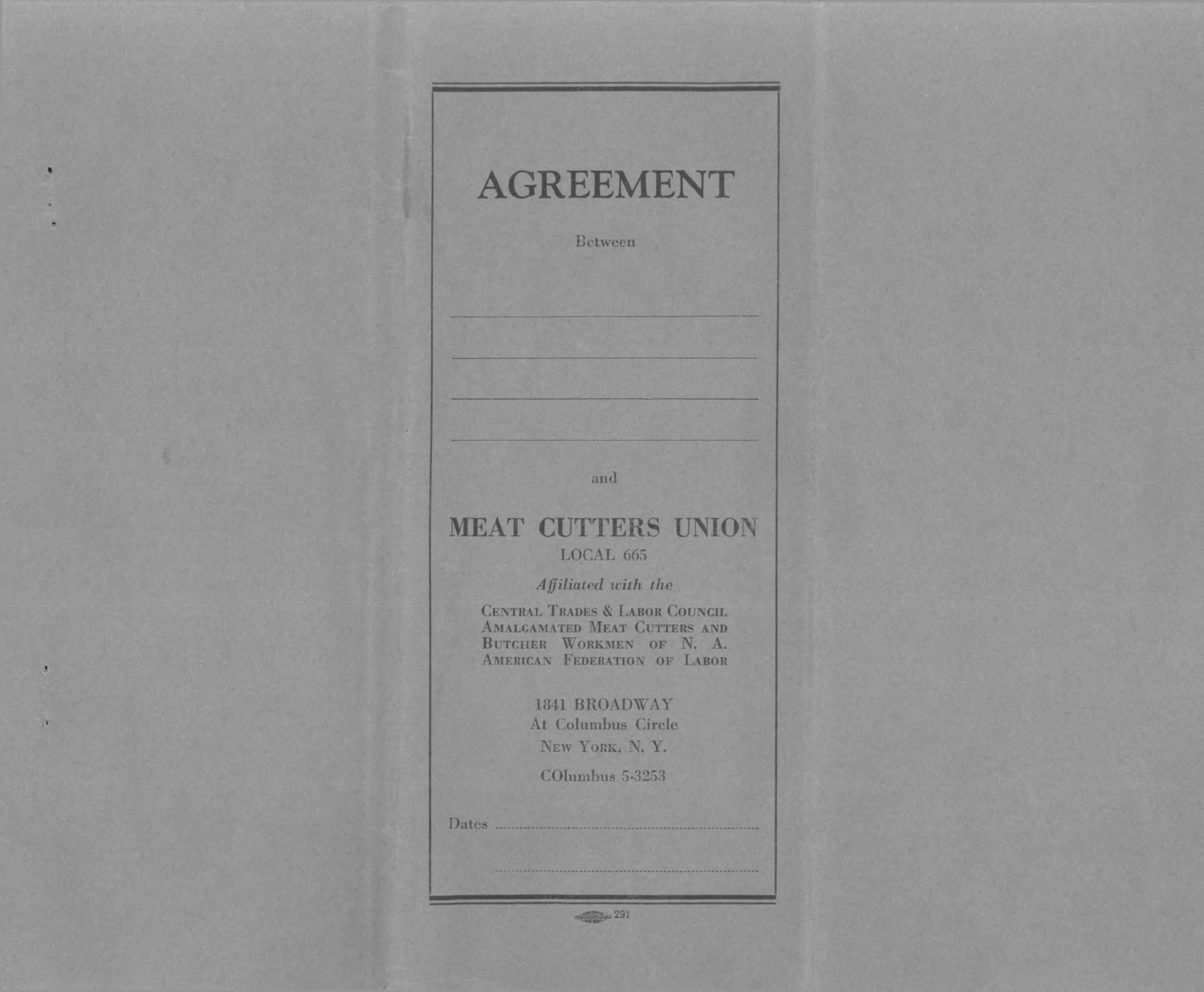ARTICLES OF AGREEMENT governing the Retail Meat Markets in the City of New York by and between YE OLDE NEW YORK BRANCH, together with such proprietors of meat markets who are members of Ye Olde New York Branch hereinafter referred to as the "Employers" and who shall attach their signatures hereto, and the MEAT CUTTERS UNION, LOCAL 665 of the Amalgamated Meat Cutters and Butcher Workmen of North America, affiliated with the American Federation of Labor, Central Trades and Labor Council, hereinafter called "The Union."

### WITNESSETH:

Whereas, the parties hereto deem it to be to their mutual interests to establish working conditions which are fair and equitable to all Employees and Employers.

Now, Therefore, in consideration of the mutual promises, covenants and conditions hereinafter set forth, said parties do hereby agree as follows:

FIRST: The Employer shall employ solely and exclusively members in good standing in the Union and no others.

Second: The Union shall furnish the Employer to the best of its ability and within a reasonable time with such Employees as the Employer may reasonably require, on the terms and conditions contained in this agreement.

Third: The Employer agrees to recognize and deal with representatives of the Union. Union business between the representative of the Union and the Employee shall not be transacted during business hours.

FOURTH: Nine (9) hours shall constitute a basic work day for five days a week, and fourteen (14) hours shall constitute the basic work day on Saturday. No Employee shall work on Sunday, Memorial Day, Fourth of July, Labor Day, Thanksgiving Day, Christmas and New Year's Day. On Lincoln's birthday, Washington's birthday, Columbus Day and Election Day the Employee shall be required to work a half day. No overtime shall be required except during the two (2) days preceding Thanksgiving, Christmas and New Year's Day. It is further provided that if any Employee is required to work over fifty (50) hours during the week in which one of those holidays falls, the Employee shall receive an equal number of hours off the following week, except that during the week between Christmas and New Year's no time off shall be allowed. The time off for the overtime before Christmas and New Year's shall be taken off during the two weeks following New Year's. An equal number of overtime hours shall be allowed off during each of these two weeks. The number of hours each work day shall be continuous except for an interval of one (1) hour for lunch and one-half  $(\frac{1}{2})$  hour for supper on Saturday and on each of such days as overtime is required. The Employee is to be dressed and ready for work at the time fixed for the commencement of the day's work.

FIFTH: The minimum wage for first class meat cutters shall be Thirty-five (\$35.00) dollars per week, and the Employer shall have a trial period of two (2) weeks, after which he shall not discharge the Employee except as provided for in Article Seventh. Extra men shall receive \$8.00 for all days, except Saturday and the days preceding holidays when they shall receive \$10.00. Any disagreement concerning wages of any Employee, whether he is a first class meat cutter or not, that may arise between the Employer and the representative of the Union, shall be referred to the Arbitration Board hereinafter provided for.

SIXTH: The Employer agrees to employ all additional help through the Union, and in the event that the Union cannot furnish the help required within a reasonable time, then the Employer may hire a nonunion man, provided, however, that the Employee shall make an application at the time of the commencement of employment and become a member in good standing within fifteen (15) days. The transfer of an Employee from one shop to another shop owned by the same Employer shall be permitted.

SEVENTH: The Employer shall not discharge the Employee after employing him for a period of two (2) weeks or more except as provided for in this article. In cases of drunkedness, dishonesty or insults to customers, an Employer shall have the right to immediately discharge an Employee. To discharge an Employee, except in cases of drunkedness, dishonesty, or insult to customers, the Employer must first give one (1) week written notice by registered mail received by the Union setting forth in detail the reasons for the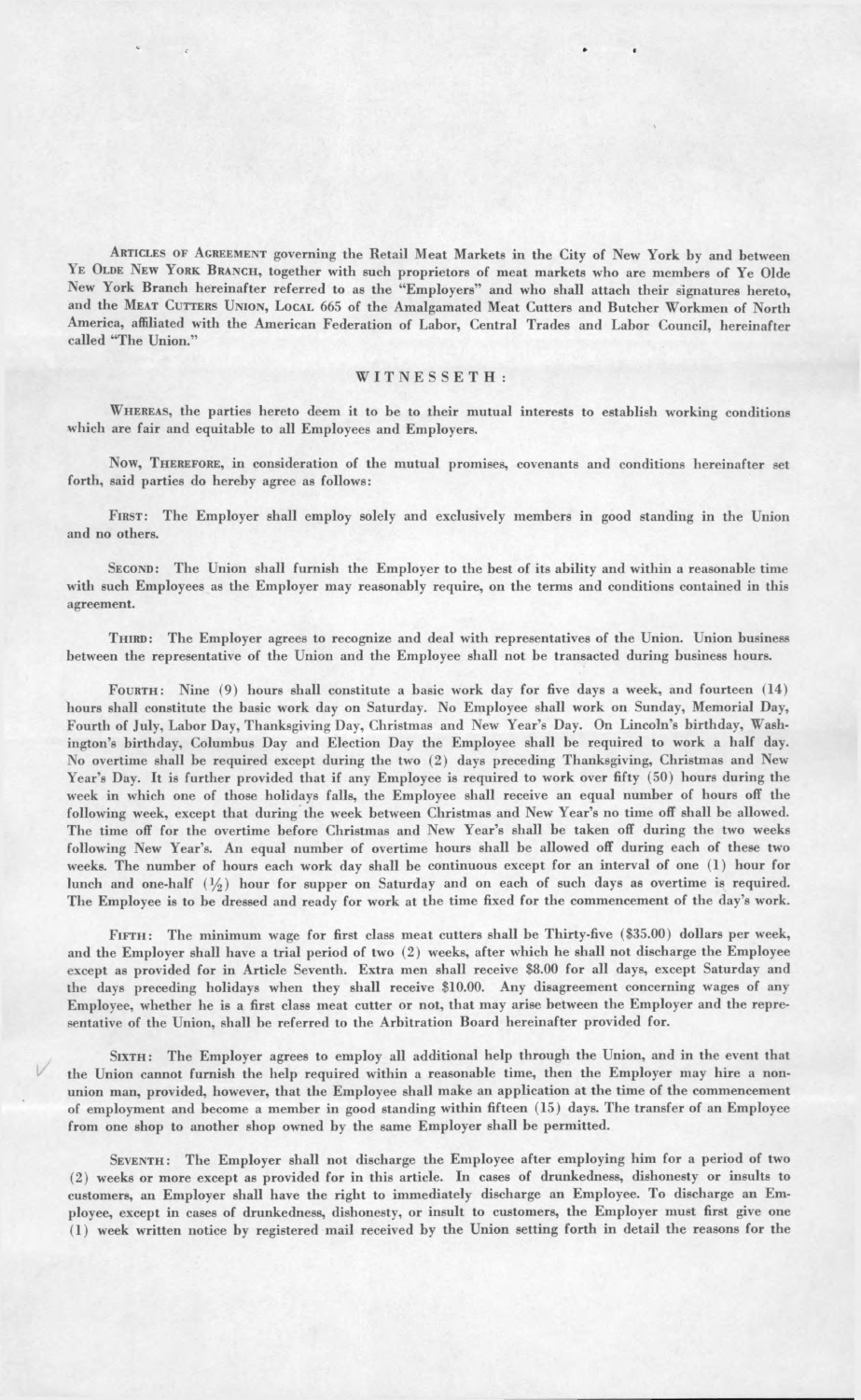proposed discharge. If the Union finds such reasons adequate, it may grant such request. If it finds such reasons inadequate then within a period of three (3) days, it shall notify the Employer of its rejection of the request for the discharge of the Employee. If the Employer and the Union cannot settle the dispute satisfactorily, the matter shall be submitted to the Arbitration Board hereinafter provided. In the event that any Employee is discharged under the terms of this article for drunkedness, dishonesty or insult to customers, and the Arbitration Board hereinafter provided shall find that the Employee was unjustly discharged, he shall be reinstated and reimbursed for the period during which he was unemployed.

EIGHTH: The Employer agrees to display the union sign in his window announcing that he conducts a union shop and for its use the Employer agrees to pay the Union the sum of Two and 50/100 (\$2.50) dollars, provided, however, that the Employer agrees that such sign always remains the property of the Union.

NINTH: It is further agreed that sufficient time shall be given to all Employees to clean up and properly take care of all meats and place the market in a sanitary condition, and still leave the place of employment at the closing hour. However, it is understood that all customers shall be served who shall have come into the meat market on or before the closing hour, but no retail customer will be served who comes into the market after the closing hour.

TENTH: The Employer agrees that this contract is and shall be binding upon the shop or shops now owned by him or any shop that he will in the future own in the Borough of Manhattan either as an individual, member of a partnership or as a stockholder of any corporation, and further agrees that if he shall move said shop or shops anywhere in the Borough of Manhattan from its or their present location, that this contract shall be binding upon the newly located shop or shops.

ELEVENTH: The Union and affiliated locals agree to furnish men who will work to the best interests of the Employer in every way and will give honest and diligent service to the Employer's establishment and who will do everything in their power to the end that the business of the Employer shall be conducted in a proper and profitable manner.

TWELFTH: The Employer agrees that not more than two (2) partners or persons having a financial interest in the shop shall be permitted to work therein, and that the remainder of the staff shall be members of the Union as aforesaid.

Thirteenth: No non-union man shall be employed in any union shop at any time except as provided for in Article Sixth.

FOURTEENTH: The Employer agrees to discharge any Employee upon receipt of written notice from the Union that the Employee is not a member in good standing of the Union.

Fifteenth: The Employer agrees to carry such compensation insurance for each and every worker employed as is required by the Workmen's Compensation Law of the State of New York.

SIXTEENTH: It is further understood and agreed that any dispute arising between the parties which cannot be adjusted between the Employer and the representative of the Union, and before the Employer can discharge any Employee, except as provided for in Article Seventh, such dispute or disputes shall first be submitted to a Board of Arbitration.

#### ADMINISTRATION OF THE AGREEMENT

SEVENTEENTH: The services of the Arbitration Board shall only be available to members of the Ye Olde New York Branch and the Union in good standing.

EIGHTEENTH: There shall be no picketing, strike, or lockout until the matter in dispute shall have been submitted to the Arbitration Board which shall render its decision within one (1) week.

NINETEENTH: The Board of Arbitration shall consist of three representatives of the Union and three